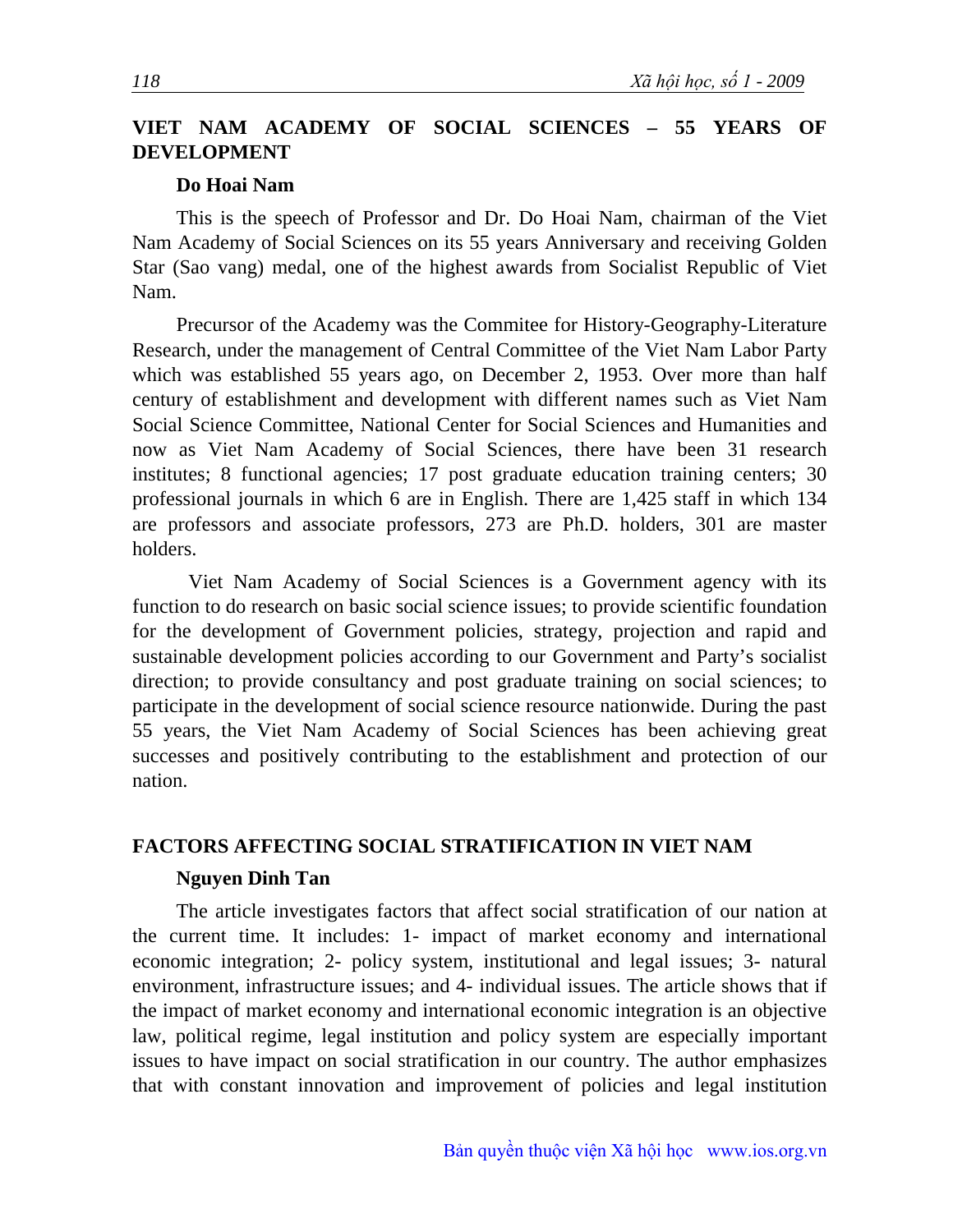during the last decades, our Government and Party have always been ensuring a "framework" for process of social stratification and social division in our country. This explains for the situation that even we are in the Reform and market economic development which causes social division, we have not diverted the socialist direction of development, the society remains stable and is developing sustainably.

## **SOME RURAL DEVELOPMENT ISSUES IN VIET NAM DURING INDUSTRIALIZATION AND MODERNIZATION PERIOD**

#### **Bui Quang Dung**

The article provides discussion on economic change process in rural society in Viet Nam during the last 2 decades of Doi Moi/reform period. Rural area is considered as the weakest part of our nation economy during Doi Moi period. However, it is a starting point for a conversing process into market relations. Doi Moi has created a real growth and development in rural society through reforming agricultural co-operative, liberalizing price, decreasing the roles of Government sectors. Development according to market direction has created an important breakthrough in our current rural social economy. Based on that foundation, the article analyzes basic aspects in rural society development during industrialization and modernization period as: agricultural migrants; poverty reduction; social equality; and social security. The article points out some significant challenges for rural social development in our country in the next decades and recommends some solutions to overcome hindrances as well as to promote social advance and sustainable development.

## **FAMILY, KINSHIP AND VILLAGES AS BASIC VALUES OF VIET VILLAGE CULTURE IN INDUSTRIALIZATION AND MODERNIZATION CONTEXT**

#### **Mai Van Hai**

The article analyzes and verifies 2 scientific hyppothesises as following : firstly, in current social economic conditions, basic values of culture such as family, kinship and villages have gradually lost their traditional meaning for village people as they used to be; secondly, in villages where people mostly live on farm work, families, kinship and villige values are preserved quite stably. On the other hand, in villages with developed non-agricultural income-generating activities (handicrafts villages), rich villages, villages with better integration into market economy which are strongly under the impacts of industrialization and modernization, these values are seriously challenged and they gradually lose the roles in social life. Findings from the research show that there have not been enough foundation to be sure on those 2 hyppothesises.